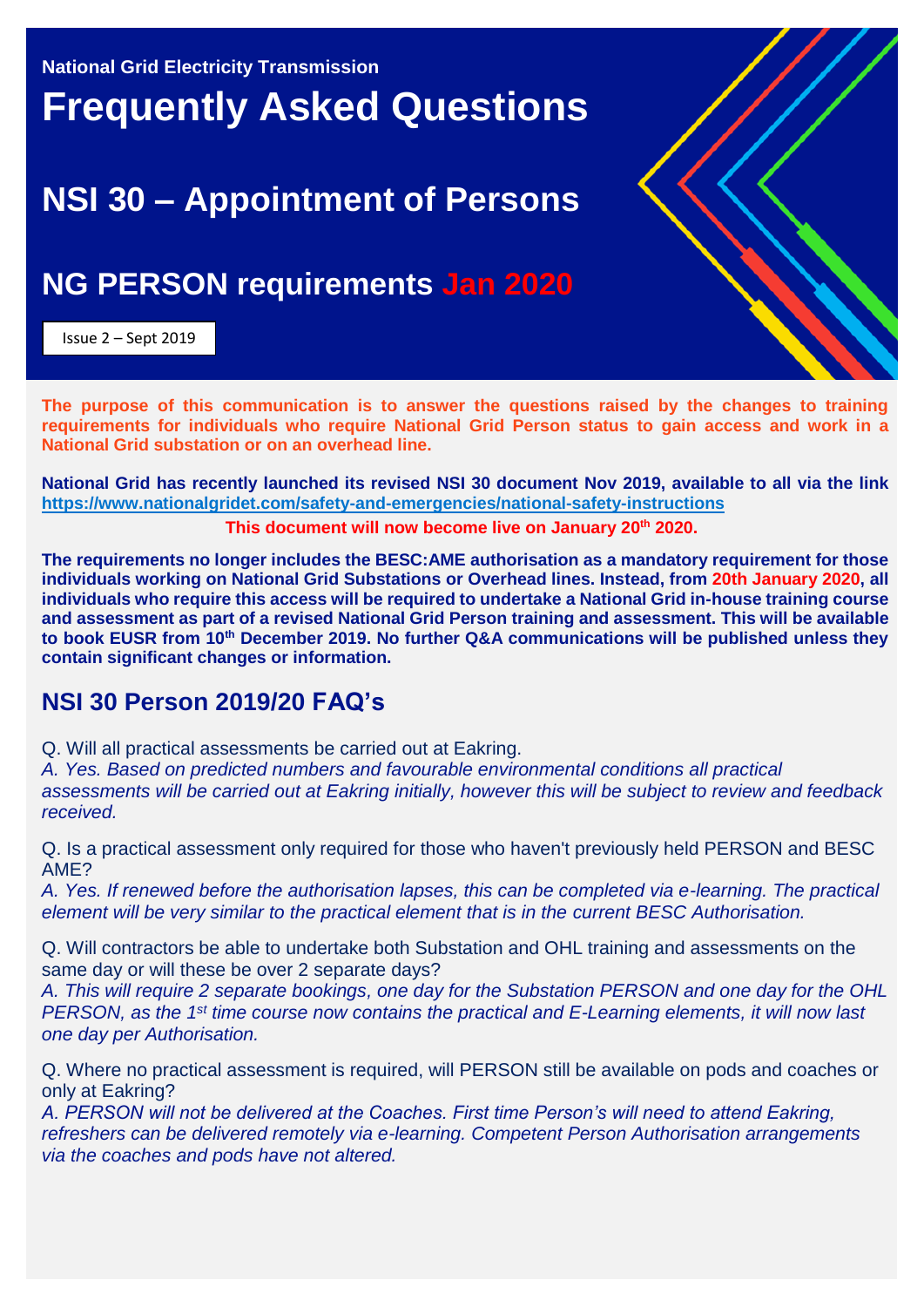Q. When will the booking of courses be available?

*A. Booking will be available through EU Skills in due course and the expected date for bookings to be made via the new EUSR system is December 10th2019.*

Q. Will contractors working near OHL's that haven't had to previously hold PERSON, just BESC AME, now need to do the new In-house PERSON and practical assessment? *A. Yes, as the National Grid Safety Rules state…… Work on or Near to..…, then NG PERSON will be required when working Near to OHL's.* 

Q. Local agreements that only Linesmen have BESC and everyone else just has Person, will we need to do 1 day course moving forward?

*A. If the work is under National Grid Safety Rules then Person is, as always, required, if the work is in a CDM controlled area only, then the Principle Contractor will decide what qualifications / Authorisations are required.*

Q. Will practical assessment for OHL include elements of climbing, putting on pennants etc like it does on our current BESC Assessment? (question from a PC who also does BESC in-house) *A. It is not envisaged that is required as part of the practical assessment.* 

Q. Currently if we have individuals working on a cabling project they will be authorised in Persons Substations / BESC Substations & BESC Cables. From the 20<sup>th</sup> January, if an individual is entering a substation we will obviously put them through the Persons or Comp Person Substation CBT, but if they are purely working on the cables outside of the substation what authorisation would they be expected to have if BESC Cables is being dropped?

*A. As with the answer above, as the National Grid Safety Rules state…… Work on or Near to..…, then NG PERSON will be required when working on or near to NG assets outside of a substation, that requires NG Safety Documentation i.e. digging down to cables under an LAC. Therefore, NG PERSON Substation will be required.*

Q. Will the new training then include elements of what was covering in the BESC Cable Training and assessments?

*A. Substation Person covers basic safety, cable contractors are deemed as specialist contractors and as such their Employee will be responsible for Cable specific training.*

Q. If I sit Person and BESC AME is October, do I need to sit the new qualification or e-learning come January?

*A. No. All Authorisations successfully completed before January 20th will be accepted for the full period.*

Q. What will the cost be of the new PERSON 1st time and PERSON renewal courses? *A. The final figures are being worked out and it is envisaged that the 1st time PERSON course will be cheaper than the combined cost of the current 2 BESC and PERSON courses. It is also envisaged that the renewal (online only) course will be at a cost lower than the 1st time PERSON course. Full costings will be posted on the EUSR Web Portal in due course.*

Q. At the moment if we book via a CITB ATO we can claim grant monies back for BESC, will this loss in what we can claim be taken into account with the new costs? *A. This will not form part of the pricing structure.*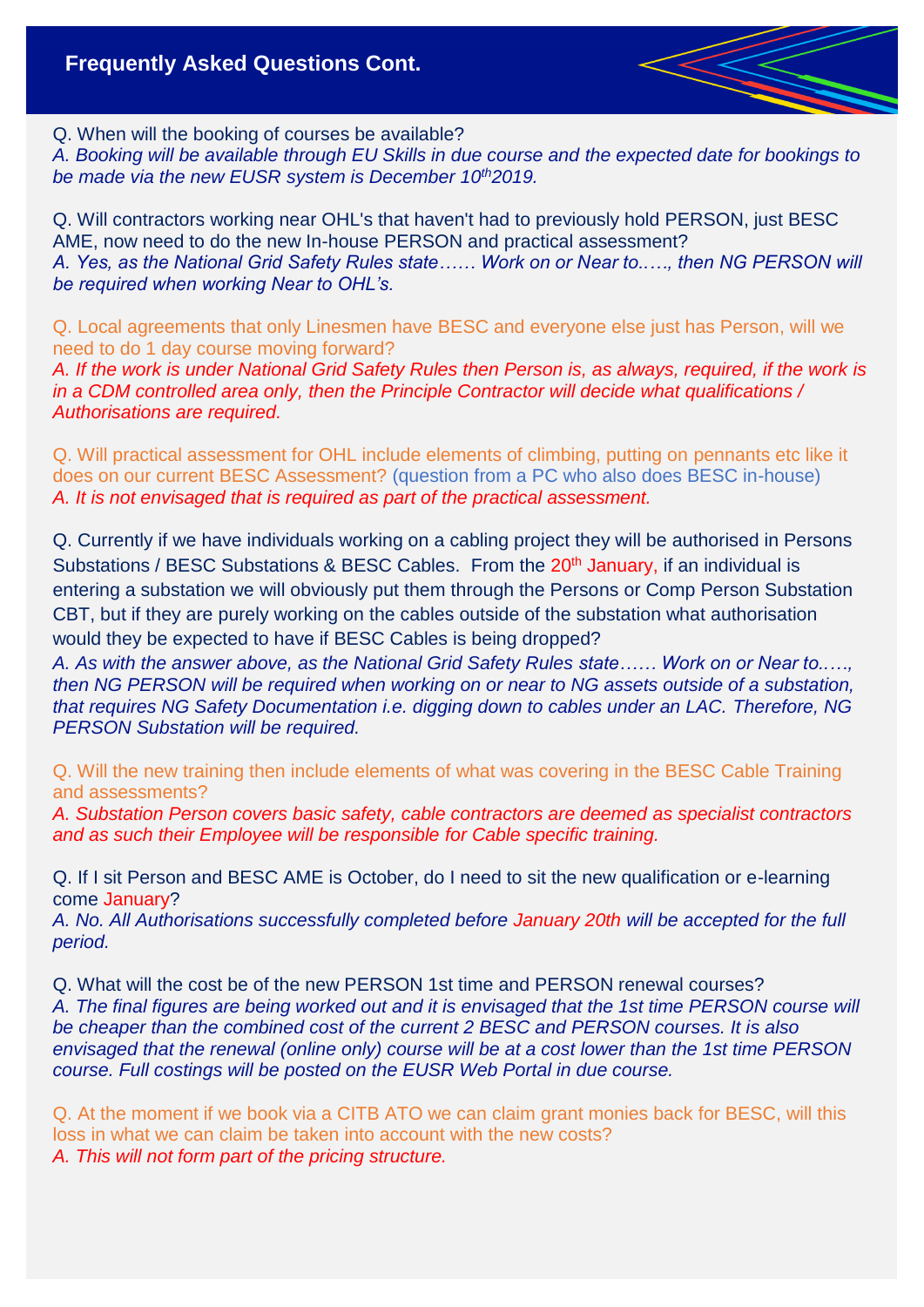Q. When will these costs be available? We currently pay £220 or £320 for PERSON and £185 (including training, lunch, assessment, EUSR registrations and cards) will a 1 day course be cheaper than this?

*A. Yes this is envisaged. Although not decided yet. Reduced travel time and down time on the job due to making the refresher an e-learning will also provide cost benefits.*

Q. Do we renew a month early or wait? Concerned about my staff being guinea pigs and what the new costs are?

*A. There is no requirement to renew ahead of any lapsing Authorisations, because if you are renewing a BESC / PERSON Authorisation (that will only require PERSON now), the direct cost will be lower.*

*Additionally, the indirect costs will also be significantly reduced – as travel, accommodation, time and effort will not be required – as the renewal Authorisation will be booked and paid for online, via the EU Skills web portal, and then the E-Learning / Assessment will be delivered and undertaken online from any computer or laptop at the convenience of the individual who is taking it.*

Q. Does this mean that NG are passing competency for electrical safety to us as contractors? We are civils biased and don't have resources for this?

*A. The electrical safety bias, i.e. demonstration of electrical knowledge to avoid danger, has always been incumbent upon the contractor to demonstrate and their Employer must ensure that the most suitably trained and qualified people are engaged to complete the work in hand. Contractors who are PERSON Authorised only will still be working under a Safety Document that will be held by a COMPETENT PERSON and there will still be site inductions to point out any hazards not identified in the Safety Documentation, RAMS or associated Work pack.*

Q. Will the PERSON course be delivered by National Grid themselves or will contracted trainers be used?

*A. It is envisaged that there may be a need for some of the courses to be delivered by a Contracted Service Provider, but those arrangements will be in line with NG's Contracted Service agreement and Tender process.*

Q. When an individual reaches the expiry date of their Persons or Competent Person, whether that be 2020 or beyond, they will need to sit the new CBT package. Will the venues be Eakring and the current PC Coach venues?

*A. Renewal for PERSON Authorisation can be undertaken at any location on a PC or Laptop – so journey's to Eakring and the PC Coach venues will not be required. Arrangements for the renewal of COMPETENT PERSON Authorisations have not altered.*

Q. Will this be on a laptop owned by NG or will the delegate be sent a link for completion to their own laptop?

*A. This will be accessible on any suitable device via EUSkills portal.*

Q. Will the refresher need PC's laptops to be of as certain spec? will we need a webcam? Will we need to invigilate our own staff?

A. The e-learning will work on a full range of PC's, Laptops, Tablets and most modern mobile devices. No Webcam is required. It is an employer's responsibility to ensure the training of their own staff and that assessment is carried out to the correct guidelines.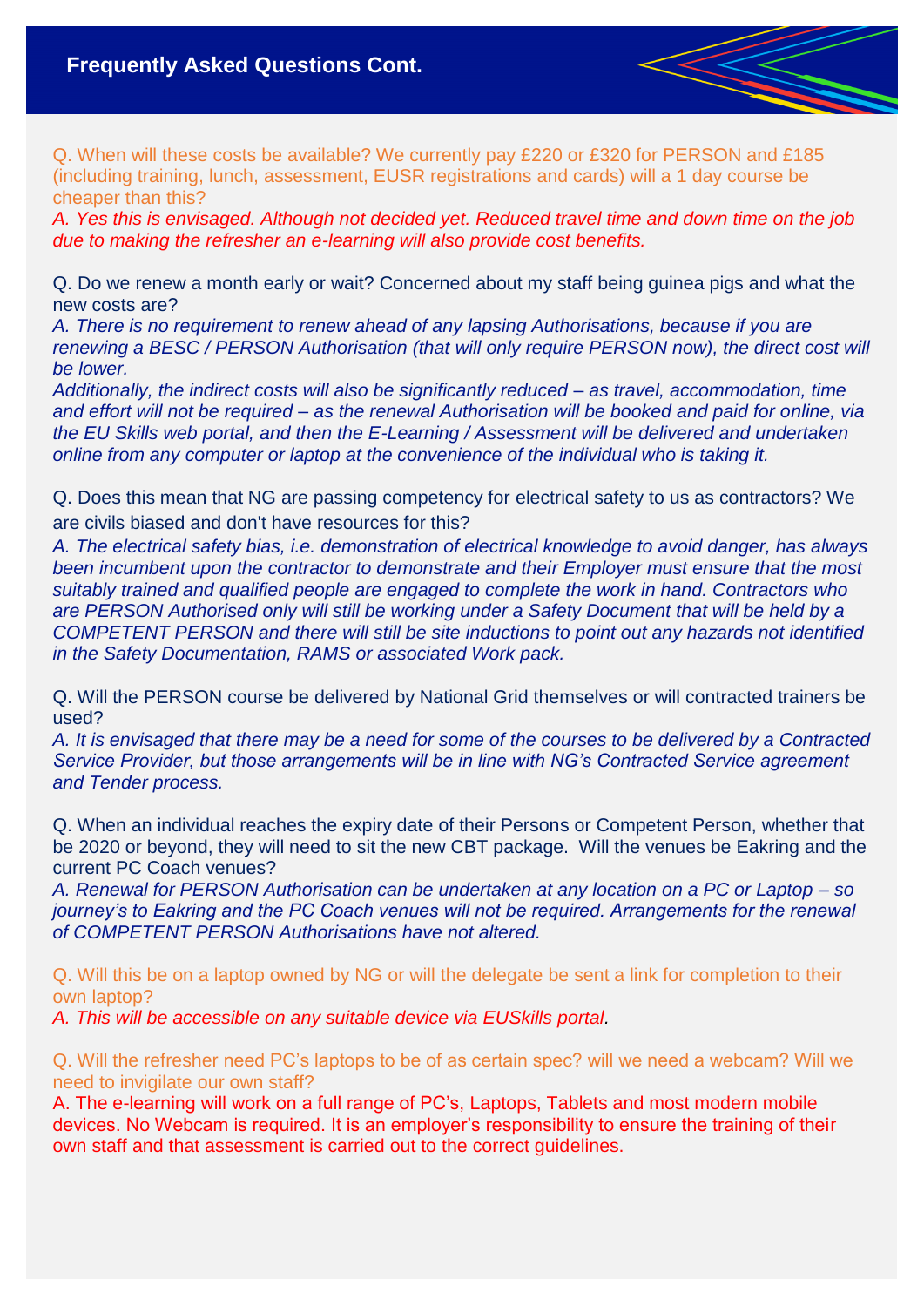Q. Will NG be sending invigilators to our sites? *A. No*

Q. Will voice over still be available?

*A. Yes*

Q. Will the questions be timed or can we take as long as we need?

*A. There is no time limit on the questions but the hosting platform may timeout on lack of activity. It is the delegates responsibility to complete the training once it has started.* 

Q. Will this still be available in French, Spanish, German and Polish as well as English? *A. No. If a delegate needs the Person training in another language, they may source an interpreter. This will need to be organised via a separate process which is a work in progress.* 

Q. Will the Impressed Voltage Module also be online? *A. Yes*

Q. Will 10 days' notice still be needed to book this?

*A. Yes initial Person will still have this rule but e-learning can be accessed as soon as payment is cleared.* 

Q. How many attempts will we have? If we fail will we need to do the full 1 day course? *A. For the online renewal, if the required standard is not met, there will be one more attempt. If this is failed again, the substandard performance means that the delegate should attend the 1 day course again.*

Q. If someone has held NG authorisation previously but it has lapsed for a while, i.e. 2 or 3 years, will they be treated as new and need the new practical assessment or can they just sit the new CBT package?

*A. As with all lapsed Authorisations the individual in question will have to start as if they were a 1st timer and undertake the practical assessment and E-Learning.*

Q. If new to Competent Person level, does the individual jut need to have the 9-day form completed? I ask as currently they need to have BESC AME in date as well. *A. The prerequisite for COMPETENT PERSON has been updated so that BESC AME is no longer a requirement, so the 9-Day form or any of its equivalent alternatives will be accepted as the route to COMPETENT PERSON.*

Q. Are NG planning to issue any communications to the supply chain providers? *A. NG have already supplied communications via the NG Global Procurement and National Contracts department, however further communications will be sent out along with these Frequently Asked Questions as we get closer to launching the new training.*

Q. When will information on the new courses be available?

*A. Development is still in progress with 20th January the target date for delivery.*

*A. December 10th is now the date for bookings via the new EUSR system with courses commencing on the 20th Jan.*